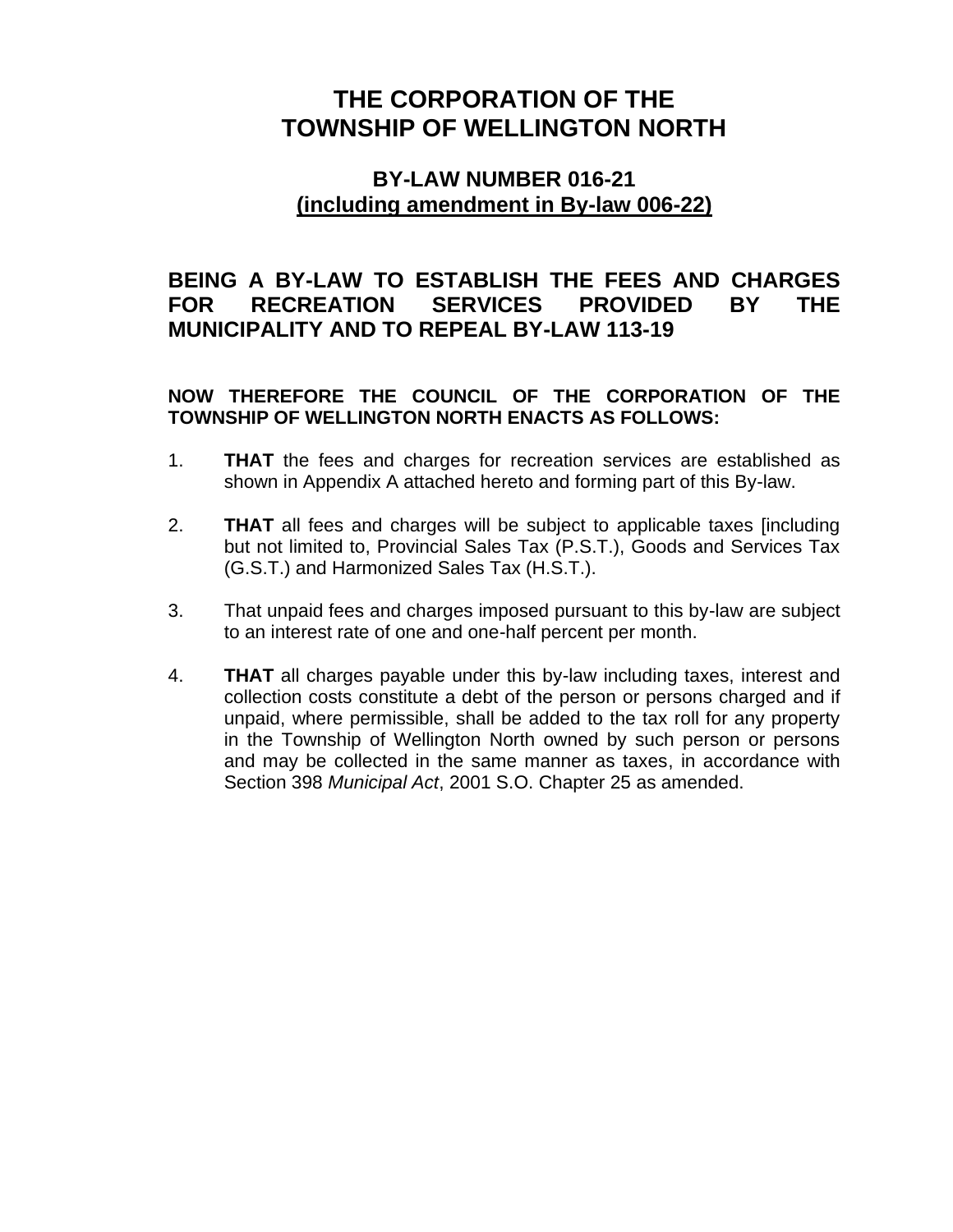- 5. **THAT** this by-law shall be known as the "Recreation Fees and Charges By-law".
- 6. **THAT** this by-law shall come into force on January 1, 2022.
- 7. **THAT** By-law 113-19 and amending By-law 042-20 be repealed on January 1, 2022.

**READ A FIRST, SECOND AND THIRD TIME AND FINALLY PASSED THIS 22nd DAY OF FEBRUARY 2021.**

**ANDREW LENNOX, MAYOR**

## **KARREN WALLACE, CLERK**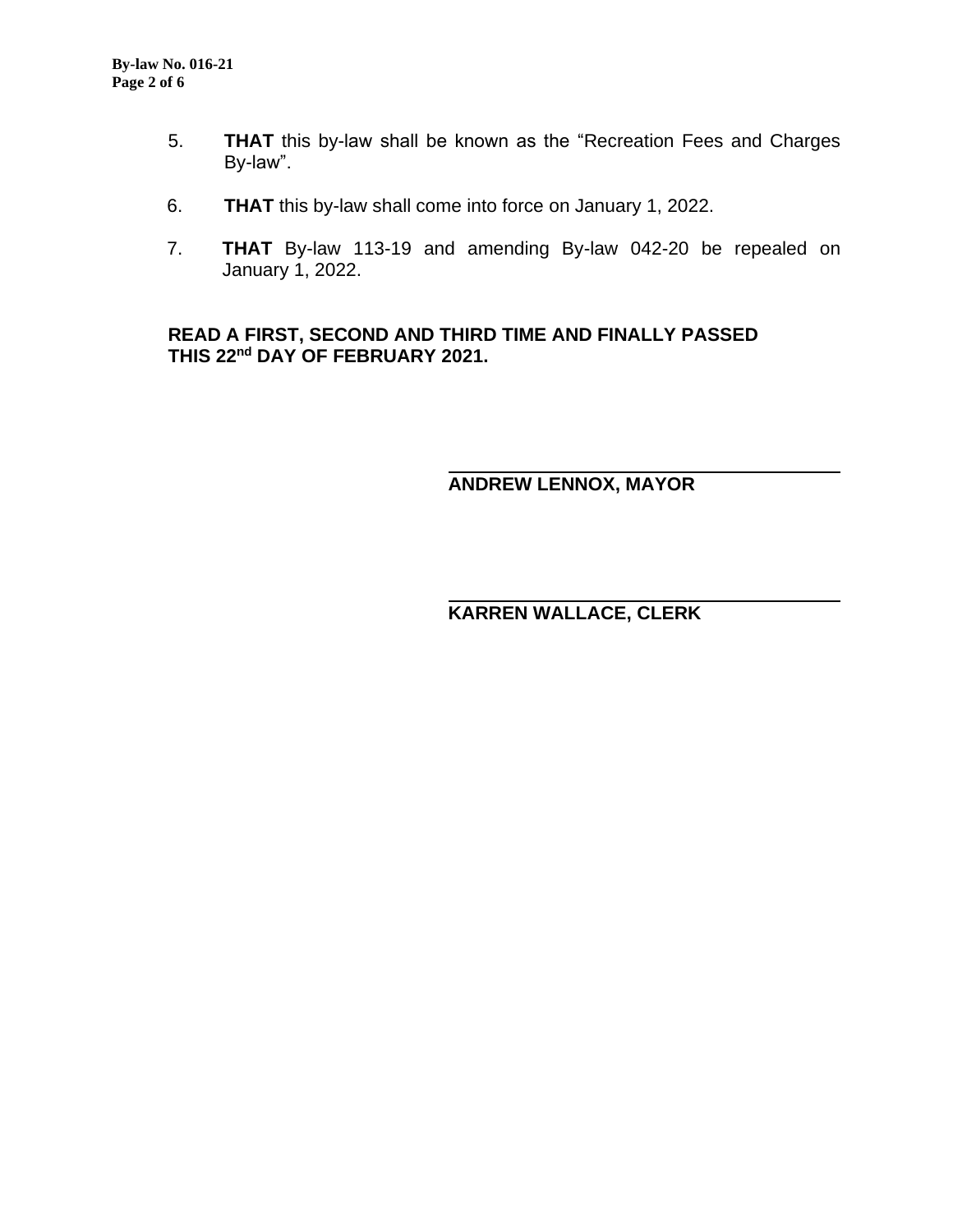|                                                                 | 2022                | <b>Effective</b>       |
|-----------------------------------------------------------------|---------------------|------------------------|
| <b>Large Hall &amp; Auditorium</b>                              |                     |                        |
| Stag & Doe                                                      | \$885.00            | $1-Jan-22$             |
| Prime Rental (Friday to Sunday)                                 | \$675.00            | $1-Jan-22$             |
| Wedding Set-up (Friday 8:30am - 4:30pm)                         | \$162.00            | $1-Jan-22$             |
| Non-Prime (Monday to Thursday)                                  | \$375.00            | $1-Jan-22$             |
| <b>Tournament Rates (Minor Sports)</b>                          | \$275.00            | $1-Jan-22$             |
| <b>Hourly Rate</b>                                              | \$62.00             | $1-Jan-22$             |
| Set-up on all rentals under 2 hours (per event)                 | \$20.00             | $1-Jan-22$             |
| Extra Clean-up if required (per hour)                           | \$50.00             | $1-Jan-22$             |
| Holiday Premium (per hour)                                      | \$20.00             | 1-Jan-22               |
| Music Tarriffs (based on capacity)                              |                     | 1-Jan-22               |
|                                                                 |                     |                        |
| <b>Small Halls &amp; Meeting Rooms</b>                          |                     |                        |
| Conn Community Pavilion (daily)                                 | \$100.00            | 1-Jan-22               |
| Damascus Community Hall (daily)                                 | \$100.00            | $1-Jan-22$             |
| Arthur Upper Leisure Hall (daily)                               | \$240.00            | $1-Jan-22$             |
| Mount Forest Upper Leisure Hall (daily)                         | \$240.00            | 1-Jan-22               |
| Mount Forest Plume Room (daily)                                 | \$240.00            | 1-Jan-22               |
| Mount Forest Lower Leisure Hall (daily)                         | \$240.00            | $1-Jan-22$             |
| Mount Forest Meeting Room (daily)                               | \$240.00            | $1-Jan-22$             |
| <b>Hourly Rate</b>                                              | \$36.00             | 1-Jan-22               |
| Set-up on all rentals under 2 hours (per event)                 | \$20.00             | $1-Jan-22$             |
| Extra Clean-up if required (per hour)                           | \$50.00             | 1-Jan-22               |
| Holiday Premium (per hour)                                      | \$20.00             | 1-Jan-22               |
| Music Tarriffs (based on capacity)                              |                     | 1-Jan-22               |
|                                                                 |                     |                        |
| <b>Special Rates</b>                                            |                     |                        |
| Mount Forest South Greenspace (daily)                           | \$240.00            | $1-Jan-22$             |
| Lions Club Bingo (per event)                                    | \$191.00            | $1-Jan-22$             |
| <b>Blood Donor Clinic (per event)</b>                           | \$191.00            | 1-Jan-22               |
| Seniors Programming (per hour)                                  | \$19.00             | 1-Jan-22               |
| Mount Forest Family Health Team (per hour)                      | \$23.00             | $1-Jan-22$             |
| Local User Group Meetings (one per month)                       | \$0.00              | 1-Jan-22               |
|                                                                 |                     |                        |
| <b>Arena Floor (Summer)</b>                                     |                     | $1-Jan-22$             |
| Minor Sports (per hour)                                         | \$54.50             |                        |
| Local Sports Adult (per hour)                                   | \$66.00             | 1-Jan-22               |
| Non-Resident Sports Adult (per hour)                            | \$76.00             | 1-Jan-22               |
| Non-Prime Sports (per hour): Monday to Thursday                 |                     |                        |
| 8:00am - 3:00pm<br>Prime Event Rental (daily): Friday to Sunday | \$42.00<br>\$675.00 | 1-Jan-22<br>$1-Jan-22$ |
|                                                                 |                     |                        |
| Non Prime Event Rental (daily): Monday to Thursday              | \$375.00            | 1-Jan-22               |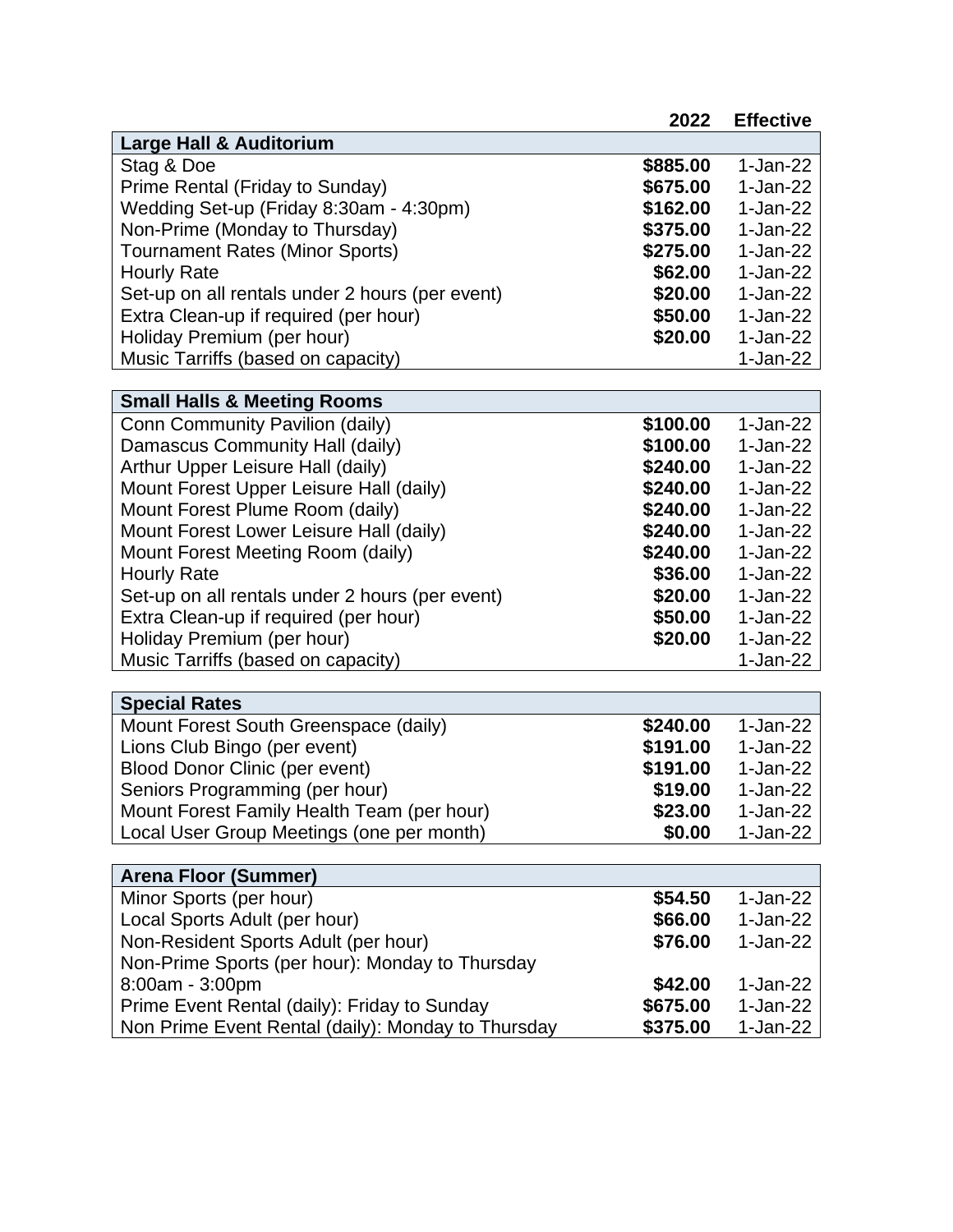| <b>Arena Floor Ice (Winter)</b>                         |                    |
|---------------------------------------------------------|--------------------|
| Minor Sports (per hour)                                 | \$118.75 30-Jun-22 |
| Local Adults (per hour)                                 | \$140.00 30-Jun-22 |
| Non Prime (per hour): Monday to Thursday 7:00am -       |                    |
| 3:00 <sub>pm</sub>                                      | \$118.75 30-Jun-22 |
| Open/Available: Same Day Booking (per hour)             | \$60.00 30-Jun-22  |
| School Skating Rate (per hour)                          | \$60.00 30-Jun-22  |
| Non Resident (per hour)                                 | \$159.00 30-Jun-22 |
| Mount Forest Summer Ice: Prior to Labour Day (per hour) | \$173.00 30-Jun-22 |

|                                                          | 2022     | <b>Effective</b> |
|----------------------------------------------------------|----------|------------------|
| <b>Ball Diamond</b>                                      |          |                  |
| Local Minor Ball: Practice (per session/1.5 hours)       | \$31.00  | 1-Jan-22         |
| Local Minor Ball Game: no lights (per game/1.5 hours)    | \$41.00  | $1-Jan-22$       |
| Local Minor Ball Tournament: Serviced (daily, per        |          |                  |
| diamond)                                                 | \$234.00 | 1-Jan-22         |
| Local Minor Ball Tournament: Not Serviced (daily, per    |          |                  |
| diamond)                                                 | \$160.00 | $1-Jan-22$       |
| Adult Ball Game: no lights (per game/1.5 hours)          | \$51.00  | $1-Jan-22$       |
| Adult Ball Tournament: Serviced (daily, per diamond)     | \$264.00 | $1-Jan-22$       |
| Adult Ball Tournament: Not Serviced (daily, per diamond) | \$190.00 | $1-Jan-22$       |
| Lights (per game/1.5 hours)                              | \$16.00  | $1-Jan-22$       |

| <b>Soccer Fields</b>                                 |            |            |
|------------------------------------------------------|------------|------------|
| Per Game: no lights (1.5 hours)                      | \$31.00    | 1-Jan-22   |
| Seasonal Rate for Minor Soccer                       | \$6,993.00 | 1-Jan-22   |
| Local Minor Soccer Tournament - not serviced (daily) | \$160.00   | $1-Jan-22$ |
| Lights (per game)                                    | \$16.00    | 1-Jan-22   |
|                                                      |            |            |

| <b>Pavilions</b>                                |          |            |
|-------------------------------------------------|----------|------------|
| Mount Forest Cork Street Pavilion (daily)       | \$240.00 | 1-Jan-22   |
| Arthur Optimist Pavilion (daily)                | \$240.00 | 1-Jan-22   |
| Hourly                                          | \$36.00  | 1-Jan-22   |
| Camping: Special Events Only (per site/per day) | \$36.00  | $1-Jan-22$ |

| <b>Storage</b>   |          |          |
|------------------|----------|----------|
| Outdoor          | \$265.00 | 1-Jan-22 |
| Interior storage | \$334.00 | 1-Jan-22 |
| Jr. C Club Room  | \$657.00 | 1-Jan-22 |

| Corkage                |        |            |
|------------------------|--------|------------|
| <b>7oz Plastic Cup</b> | \$0.14 | 1-Jan-22   |
| 14 oz Plastic Cup      | \$0.19 | 1-Jan-22   |
| Bag of ice             | \$3.75 | 1-Jan-22   |
| 2L Bottle of Pop       | \$3.75 | $1-Jan-22$ |
| Wrist bands            | \$0.29 | $1-Jan-22$ |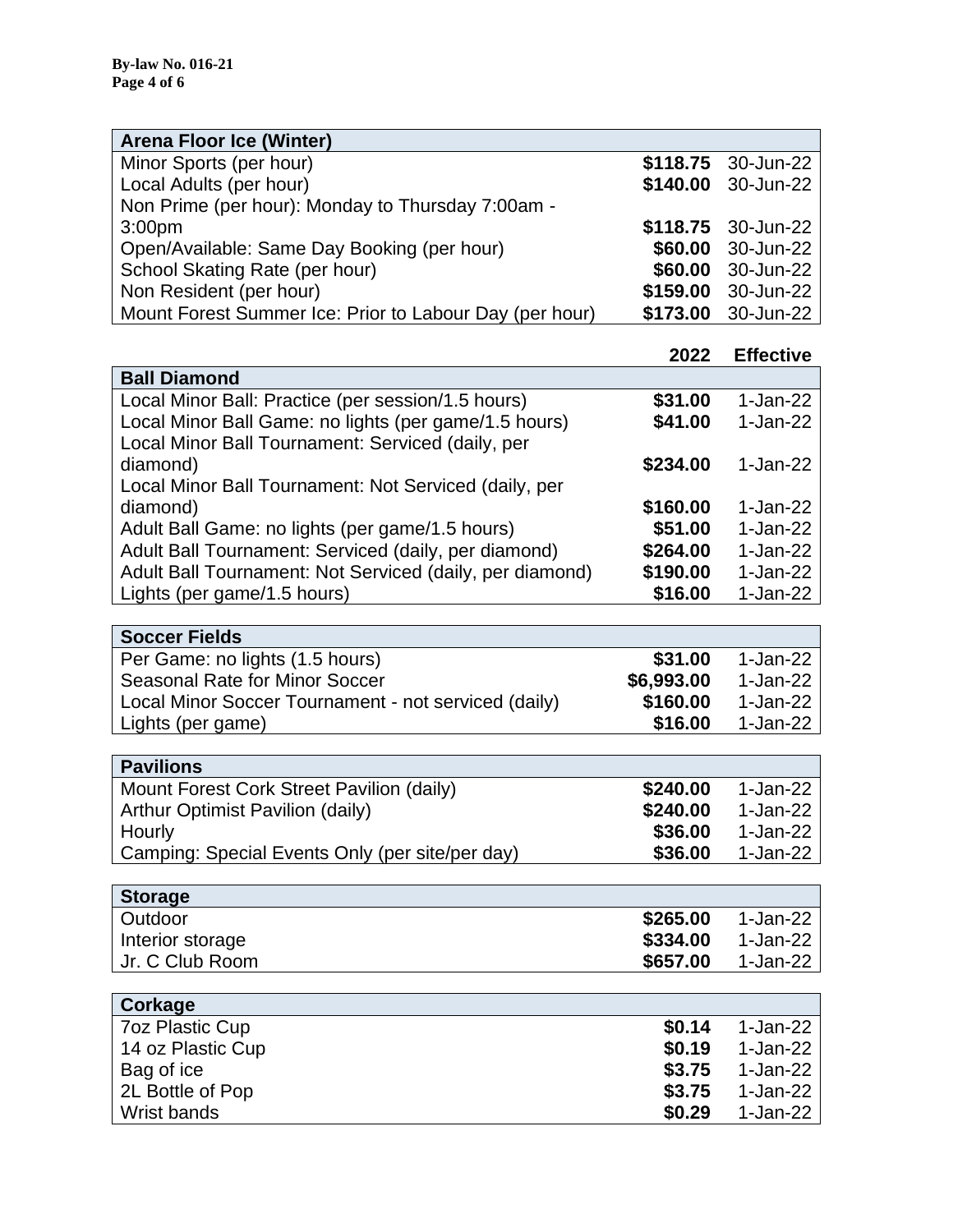| <b>Sponsorship and Advertising</b>    |          |            |
|---------------------------------------|----------|------------|
| Public Skating (per event)            | \$150.00 | $1-Jan-22$ |
| Public Swimming (per event)           | \$150.00 | 1-Jan-22   |
| Baseball diamond (3.5' x 6')          | \$395.00 | $1-Jan-22$ |
| Mount Forest Walking Track (3.5' x 6) | \$395.00 | $1-Jan-22$ |
| Arthur Wall Advertisement (3.5' x 6)  | \$395.00 | $1-Jan-22$ |
| Single Board Advertisement (4' x 8')  | \$395.00 | $1-Jan-22$ |
| One time lexan Fee                    | \$300.00 | $1-Jan-22$ |

|                                                        | 2022     | <b>Effective</b>  |
|--------------------------------------------------------|----------|-------------------|
| <b>Skating and Walking Track General Admission (no</b> |          |                   |
| $\{$                                                   |          |                   |
| 1 visit - Individual Skating                           | \$3.00   | 30-Jun-22         |
| 1 visit - Family Skate: up to 5 members same house     | \$10.00  | 30-Jun-22         |
| 1 visit - Stick & Puck                                 |          | \$5.00 30-Jun-22  |
| 10 visit - Individual Skating                          |          | \$25.00 30-Jun-22 |
| 10 visit - Family Skate: up to 5 members same house    | \$100.00 | 30-Jun-22         |
| 10 visit - Stick & Puck                                | \$50.00  | 30-Jun-22         |
| 1 visit Walking Track                                  | \$3.00   | 30-Jun-22         |
| <b>Monthly Pass Walking Track</b>                      | \$20.00  | 30-Jun-22         |

| Pool General Admissions (no tax)                 |          |            |
|--------------------------------------------------|----------|------------|
| Infants and toddlers (under 2)                   | \$0.00   | 1-Jan-22   |
| 1 visit - Individual                             | \$4.00   | $1-Jan-22$ |
| 1 visit - Family: up to 5 members same house     | \$15.00  | $1-Jan-22$ |
| 1 visit - Aquafit                                | \$6.00   | $1-Jan-22$ |
| Season Pass - Individual                         | \$100.00 | 1-Jan-22   |
| Season Pass - Family: up to 5 members same house | \$250.00 | 1-Jan-22   |
| Season Pass - Aquafit                            | \$45.00  | $1-Jan-22$ |
| Swim Team                                        | \$72.00  | $1-Jan-22$ |

| <b>Swimming lessons (no tax)</b>   |          |            |
|------------------------------------|----------|------------|
| Parent & Tot 1,2,3                 | \$70.00  | $1-Jan-22$ |
| Preschool A, B, C                  | \$80.00  | $1-Jan-22$ |
| <b>Beginner</b>                    | \$80.00  | 1-Jan-22   |
| Swimmer 1 - 4                      | \$80.00  | $1-Jan-22$ |
| Swimmer 5 - 10                     | \$85.00  | $1-Jan-22$ |
| <b>Bronze Medallion</b>            | \$150.00 | $1-Jan-22$ |
| <b>Bronze Cross</b>                | \$150.00 | $1-Jan-22$ |
| 1/2 hour Private (1 lesson)        | \$25.00  | $1-Jan-22$ |
| 1/2 hour Private (5 lessons)       | \$120.00 | $1-Jan-22$ |
| 1/2 hour Private (10 lessons)      | \$220.00 | 1-Jan-22   |
| 1/2 hour Semi-Private (5 lessons)  | \$100.00 | 1-Jan-22   |
| 1/2 hour Semi-Private (10 lessons) | \$180.00 | 1-Jan-22   |